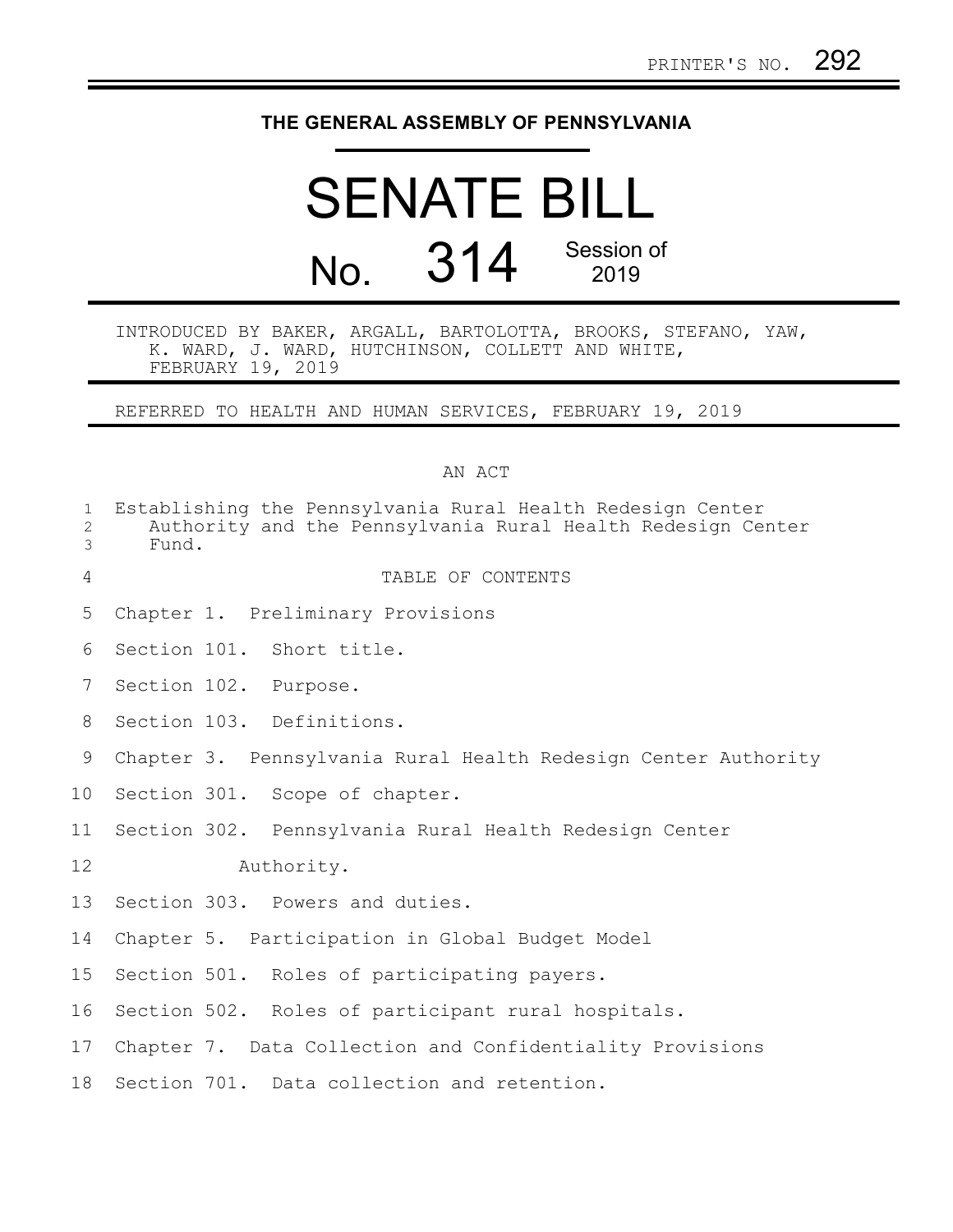Section 702. Confidentiality of data, contracts and agreements. Chapter 9. Pennsylvania Rural Health Redesign Center Fund 3 Section 901. Establishment of fund. Section 902. Money in fund. Chapter 21. Miscellaneous Provisions Section 2101. Effective date. The General Assembly of the Commonwealth of Pennsylvania hereby enacts as follows: CHAPTER 1 PRELIMINARY PROVISIONS Section 101. Short title. This act shall be known and may be cited as the Pennsylvania Rural Health Redesign Center Authority Act. Section 102. Purpose. It is the purpose of this act to protect and promote access by the residents of this Commonwealth to high-quality health care in rural communities by encouraging innovation in health 18 care delivery. Section 103. Definitions. The following words and phrases when used in this act shall have the meanings given to them in this section unless the context clearly indicates otherwise: "Acute care hospital." A facility that provides inpatient and outpatient services, which may include an emergency department or intensive care unit. "Authority."The Pennsylvania Rural Health Redesign Center Authority established in section 302. "Board." The governing body of the authority. "Conflict of interest." A situation in which a board member: (1) Has an interest in one or more parties involved in 1 2 4 5 6 7 8 9 10 11 12 13 14 15 16 17 19 20 21 22 23 24 25 26 27 28 29 30

20190SB0314PN0292 - 2 -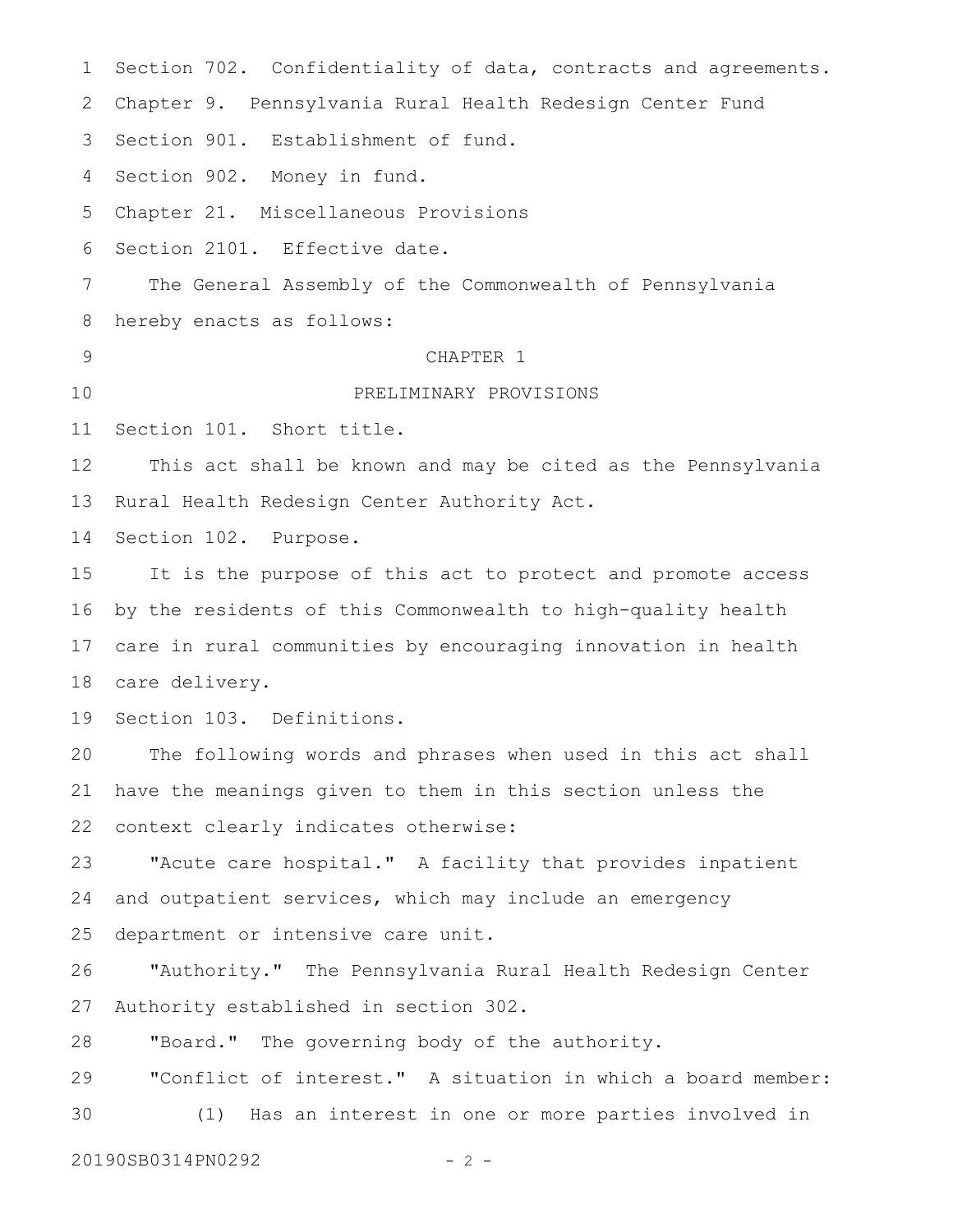an action under section 303. 1

(2) May gain access to competitively sensitive or strategically relevant information about a participating payer or participant rural hospital. 2 3 4

"Critical access hospital." As defined in section 1861(mm) (1) of the Social Security Act (49 Stat. 620, 42 U.S.C. § 1395x(mm)(1))*.* 5 6 7

"Department." The Department of Health of the Commonwealth. "Eligible hospital services." All inpatient and hospitalbased outpatient items and services. The term shall exclude all other items and services, including the following: 8 9 10 11

(1) Postacute care. 12

(2) Professional services. 13

(3) Durable medical equipment. 14

(4) Dental services. 15

(5) Noninpatient or non-hospital-based outpatient behavioral health services. 16 17

(6) Long-term care services, except for swing bed services for critical access hospitals. 18 19

"Fund." The Pennsylvania Rural Health Redesign Center Fund established in section 901. 20 21

"Global budget."The prospectively set annual budget that is the basis for payment for each participant rural hospital for eligible hospital services by participating payers. 22 23 24

"Global budget model." An innovative payment and service delivery model that is intended to reduce health care costs while maintaining access to care, improving the quality of care in rural counties and meeting the health needs of participant rural hospitals' local communities, and under which participating payers pay participant rural hospitals using a 25 26 27 28 29 30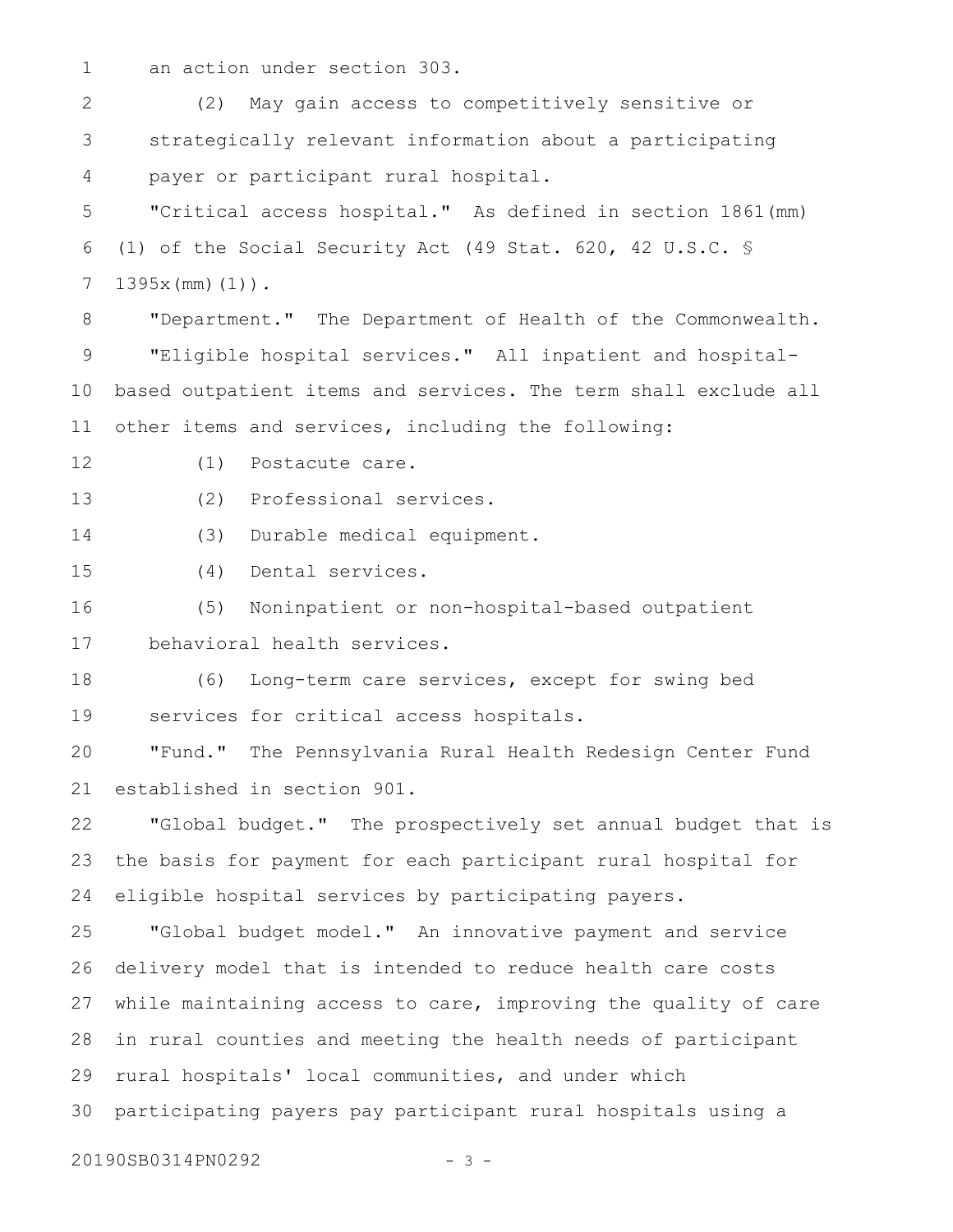global budget methodology established by the authority. 1

"Government program." A health benefit plan offered or administered by or on behalf of the United States or the Commonwealth or an agency or instrumentality of either, including: 2 3 4 5

(1) The medical assistance program established under the act of June 13, 1967 (P.L.31, No.21), known as the Human Services Code. 6 7 8

(2) The children's health insurance program established under Article XXIII-A of the act of May 17, 1921 (P.L.682, No.284), known as The Insurance Company Law of 1921. 9 10 11

(3) A health benefit plan offered or administered by or on behalf of the Commonwealth or an agency or instrumentality of the Commonwealth. 12 13 14

(4) Health care benefits administered under 10 U.S.C. (relating to armed forces) or 38 U.S.C. (relating to veterans' benefits). 15 16 17

(5) The Medicare program established under Title XVIII of the Social Security Act (42 U.S.C. § 1395 et seq.). "Insurer." A person, corporation or other entity licensed by the Commonwealth with authority to offer, issue or renew an insurance policy, subscriber contract or certificate providing health care coverage, including: 18 19 20 21 22 23

(1) An insurance company, association or exchange governed by The Insurance Company Law of 1921, including section 630 and Article XXIV of The Insurance Company Law of 1921. 24 25 26 27

(2) A hospital plan corporation as defined in 40 Pa.C.S. Ch. 61 (relating to hospital plan corporations). 28 29

(3) A professional health service corporation as defined 20190SB0314PN0292 - 4 -30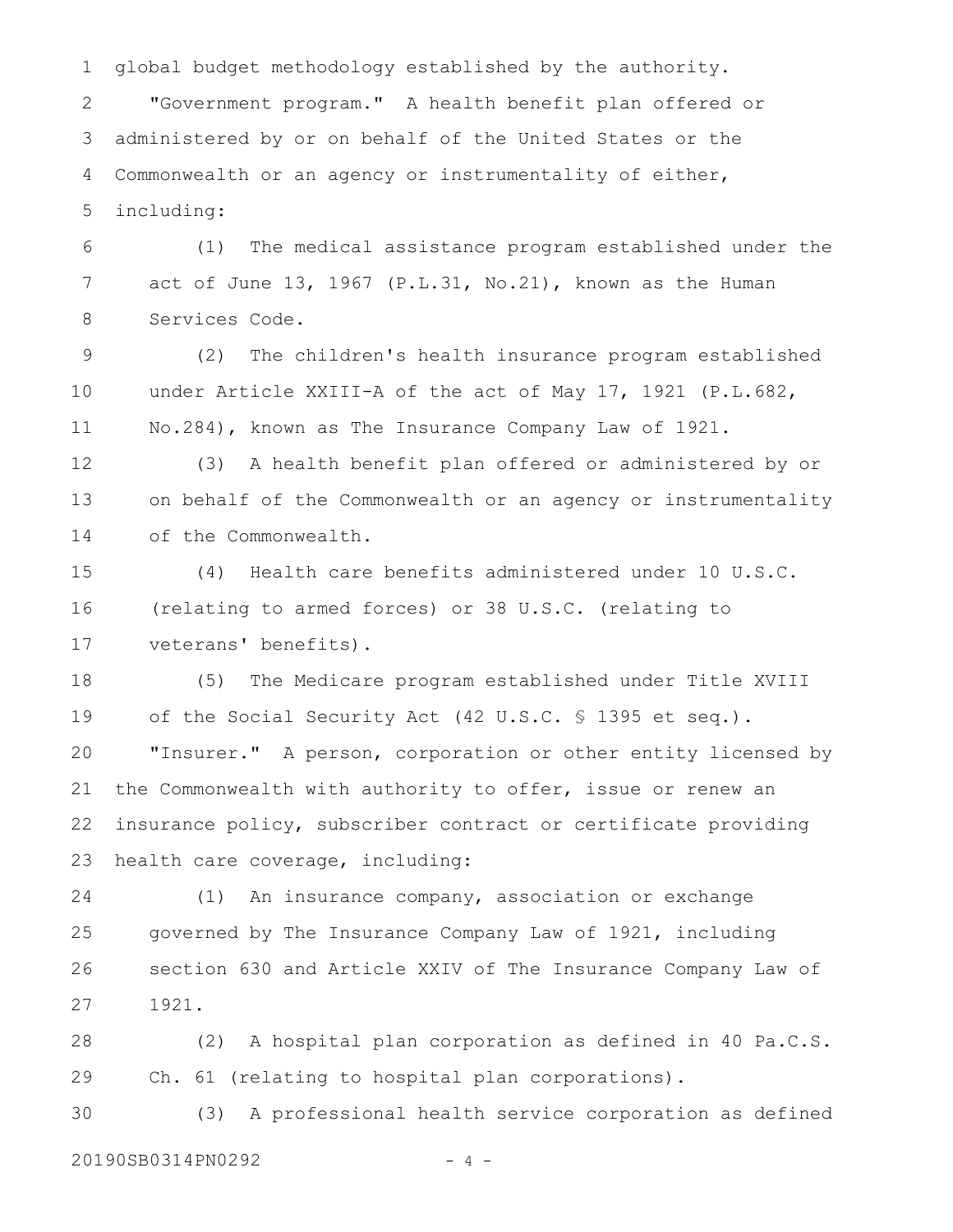in 40 Pa.C.S. Ch. 63 (relating to professional health services plan corporations). 1 2

(4) A health maintenance organization governed by the act of December 29, 1972 (P.L.1701, No.364), known as the Health Maintenance Organization Act. 3 4 5

"Medicaid managed care organization." An entity as defined in section 1903(m)(1)(A) of the Social Security Act (42 U.S.C. § 1396b(m)(1)(A)) that is a party to an agreement with the Department of Human Services, including a county Medicaid managed care organization and a permitted assignee of an agreement. The term does not include an assignor of an agreement. 6 7 8 9 10 11 12

"Participant rural hospital." A rural hospital that has been selected and signs an agreement to participate in the global budget model. 13 14 15

"Participating payer."A payer that operates in rural counties and, with respect to one or more specified products, programs or payment arrangements, signs an agreement with the authority to participate in the global budget model. 16 17 18 19

"Payer." An insurer, government program or Medicaid managed care organization that pays or administers payment for health care services under an insurance policy, subscriber contract, certificate, administrative services arrangement or other payment arrangement. 20 21 22 23 24

"Rural county." A county within this Commonwealth where the population density is less than 284 persons per square mile as defined by the Center for Rural Pennsylvania, established under section 301 of the act of June 30, 1987 (P.L.163, No.16), known as the Rural Pennsylvania Revitalization Act. 25 26 27 28 29

"Rural hospital." An acute care hospital or critical access 30

20190SB0314PN0292 - 5 -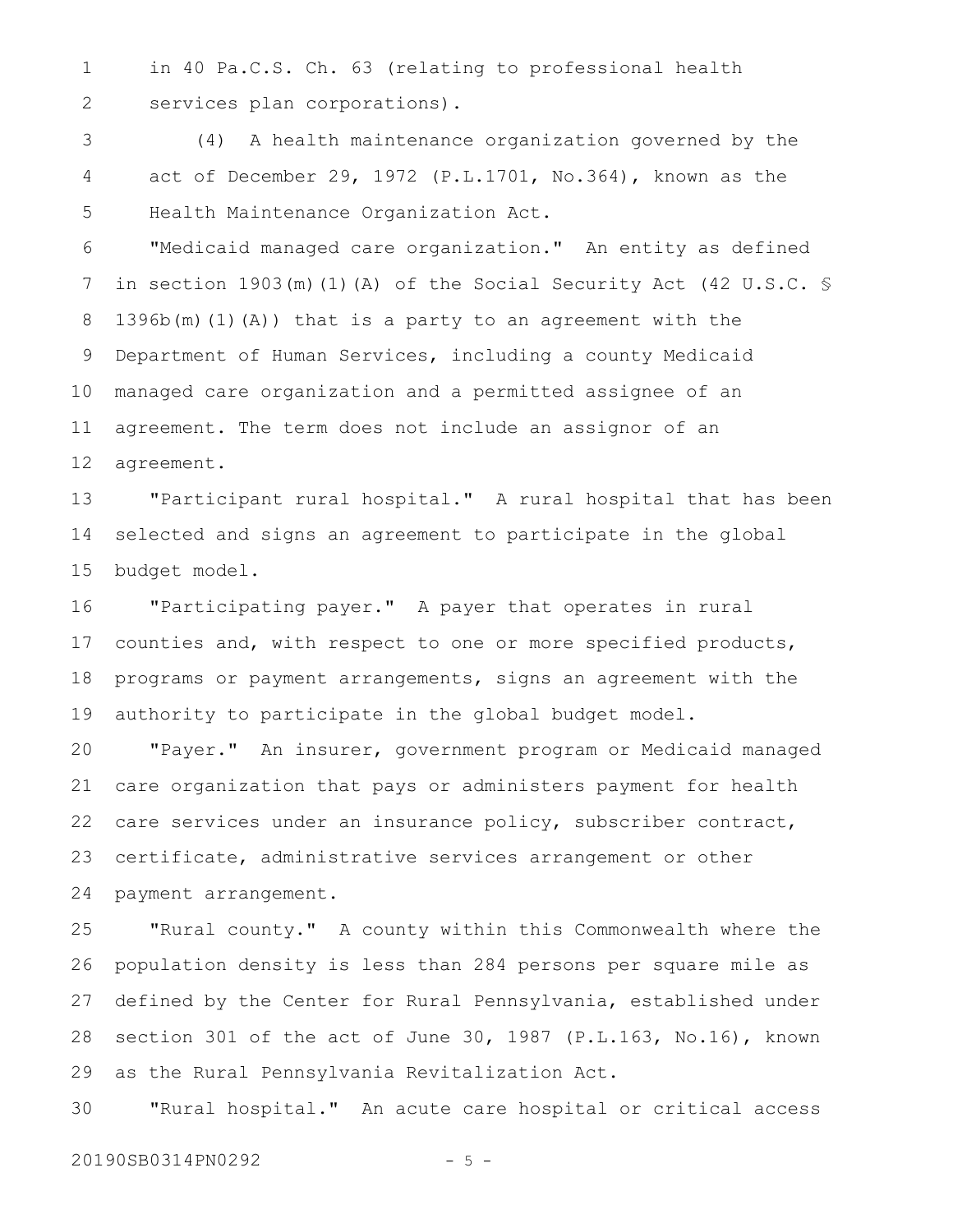hospital located in a rural county. 1

"Rural hospital transformation plan." A description of the health care delivery system transformation that a participant rural hospital will undergo under the global budget model, as approved by the board and the Federal Government. 2 3 4 5

"Secretary." The Secretary of Health of the Commonwealth. "Swing bed." A hospital bed that has been approved by the Medicare program established under Title XVIII of the Social Security Act to provide posthospital skilled nursing facility care when the rural hospital participates in the Medicare program. 6 7 8 9 10 11

12

#### CHAPTER 3

PENNSYLVANIA RURAL HEALTH REDESIGN CENTER AUTHORITY Section 301. Scope of chapter. 13 14

This chapter relates to the Pennsylvania Rural Health Redesign Center Authority. 15 16

Section 302. Pennsylvania Rural Health Redesign Center Authority. 17 18

(a) Establishment.--The Pennsylvania Rural Health Redesign Center Authority is established as a body corporate and politic constituting a public corporation and government 19 20 21

instrumentality. The powers and duties of the authority shall be vested in and exercised by the board, which shall have the sole power to employ staff, including an executive director, legal counsel, consultants or any other staff deemed necessary by the board to effectuate the purposes of this act. Individuals employed by the board shall not be employees of the Commonwealth for any purpose, including for purposes of compensation, pension benefits or retirement. 22 23 24 25 26 27 28 29

(b) Composition.--The board shall consist of the following 30

20190SB0314PN0292 - 6 -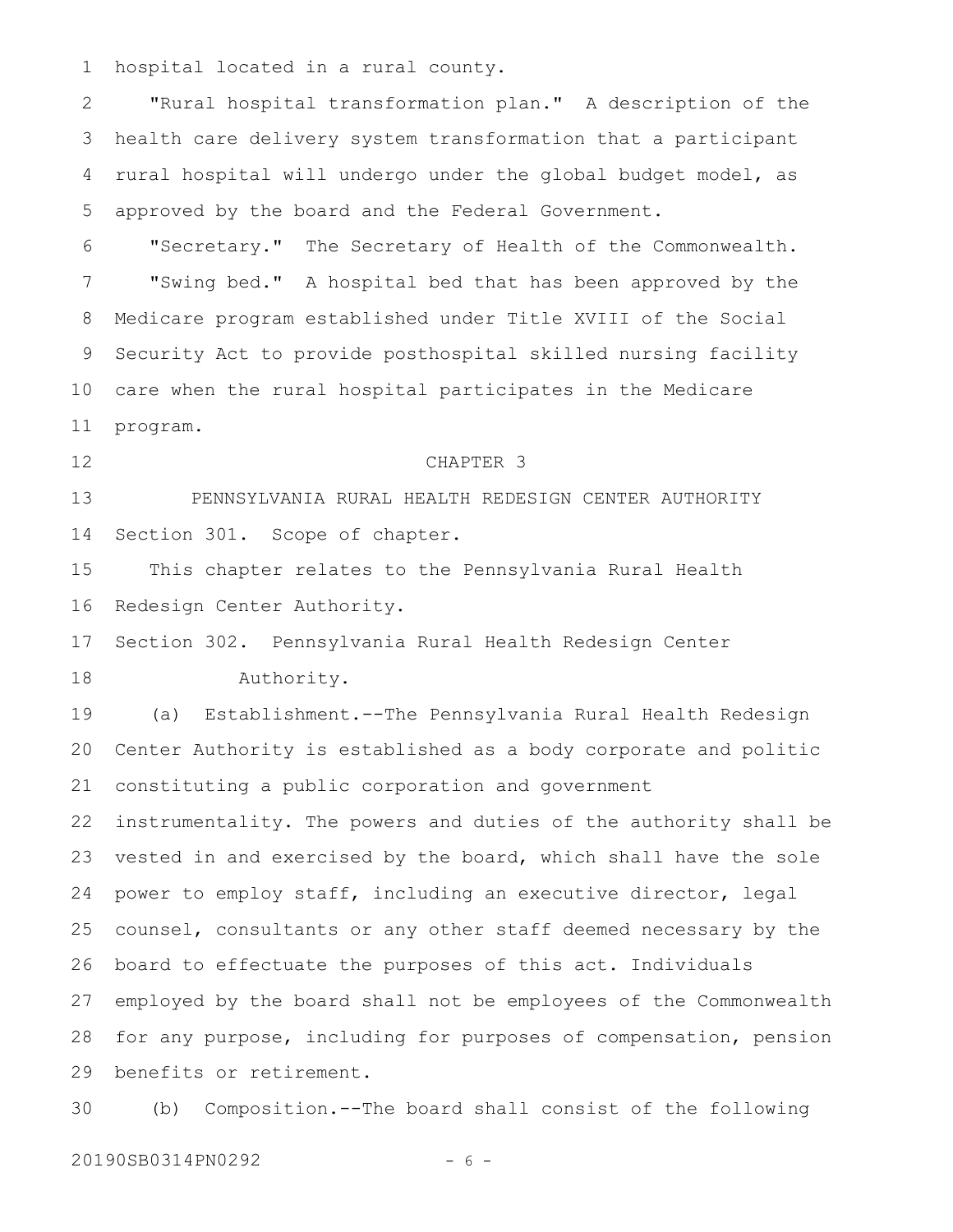members: 1

(1) The secretary or a designee, who shall be an employee of the department designated in writing prior to service. 2 3 4

(2) The Secretary of Human Services or a designee, who shall be an employee of the Department of Human Services designated in writing prior to service. 5 6 7

(3) The Insurance Commissioner or a designee, who shall be an employee of the Insurance Department designated in writing prior to service. 8 9 10

(4) One member selected by each participating payer that is an insurer on behalf of the participating payer and the participating payer's parents, affiliates, subsidiaries, other associated entities and successors. The selection under this paragraph shall exclude any affiliated, subsidiary or otherwise associated Medicaid managed care organization. 11 12 13 14 15 16

(5) One member selected by each participating payer that is a Medicaid managed care organization. 17 18

(6) One member selected by the organization representing hospitals and health systems in this Commonwealth. This member shall be considered a participant rural hospital member on the board. 19 20 21 22

(7) Participant rural hospital members, the number of which shall not exceed the number of participating payer members. The participant rural hospital members shall represent the participant rural hospitals and shall be selected from different, geographically diverse participant rural hospitals, and appointed as follows: 23 24 25 26 27 28

(i) The President pro tempore of the Senate, the Minority Leader of the Senate, the Speaker of the House 29 30

20190SB0314PN0292 - 7 -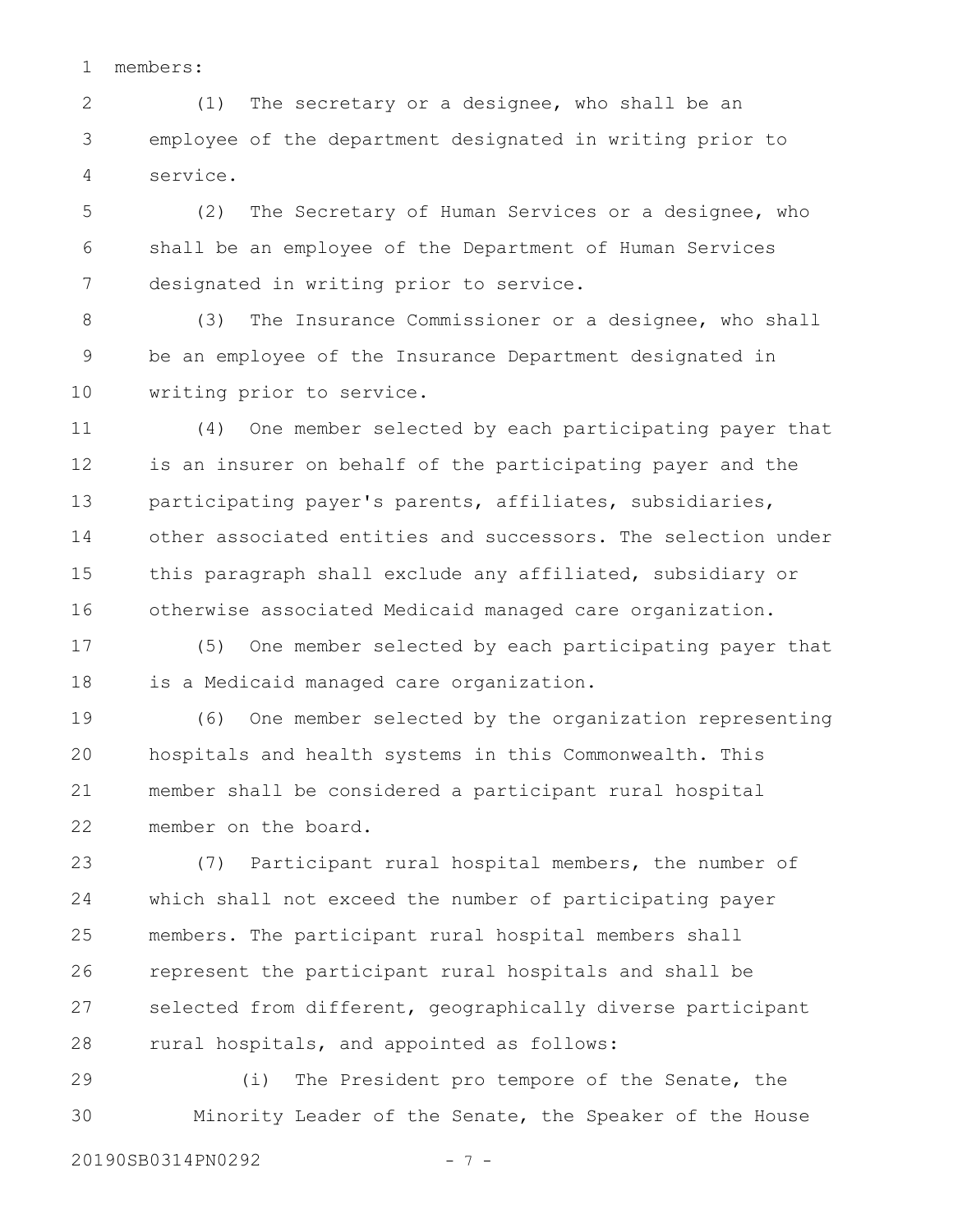of Representatives and the Minority Leader of the House of the Representatives shall each appoint one member. 1 2

(ii) The Governor shall appoint the remaining members. 3 4

(8) Two members appointed by the Governor who are nationally recognized experts in rural health care delivery or in developing and administering global budgets. 5 6 7

(c) Terms.--The terms of the members of the board shall be as follows: 8 9

(1) The terms of the members specified under subsection (b)(1), (2) and (3) shall be concurrent with their holding of public office. 10 11 12

(2) The board members specified in subsection (b)(4),  $(5)$ ,  $(6)$ ,  $(7)$  and  $(8)$  shall serve for a term of four years and shall not be eligible to serve more than two full consecutive four-year terms. If a member leaves the board prior to completing a four-year term due to change in professional status, including, but not limited to, retirement, changing jobs, failure to qualify or similar reasons, a new member shall be appointed or selected within 60 days of the seat becoming vacant. 13 14 15 16 17 18 19 20 21

(d) Quorum.--A majority of the members of the board shall constitute a quorum. Action may be taken by the board at a meeting upon a vote of a majority of its members present in person or through electronic means. If a tie vote occurs at any meeting, it shall be the duty of the chairperson to cast the deciding vote. 22 23 24 25 26 27

(e) Meetings.--The board shall meet at the call of the chairperson or as may be provided in the bylaws of the board. The board shall hold meetings at least quarterly, which shall be 28 29 30

20190SB0314PN0292 - 8 -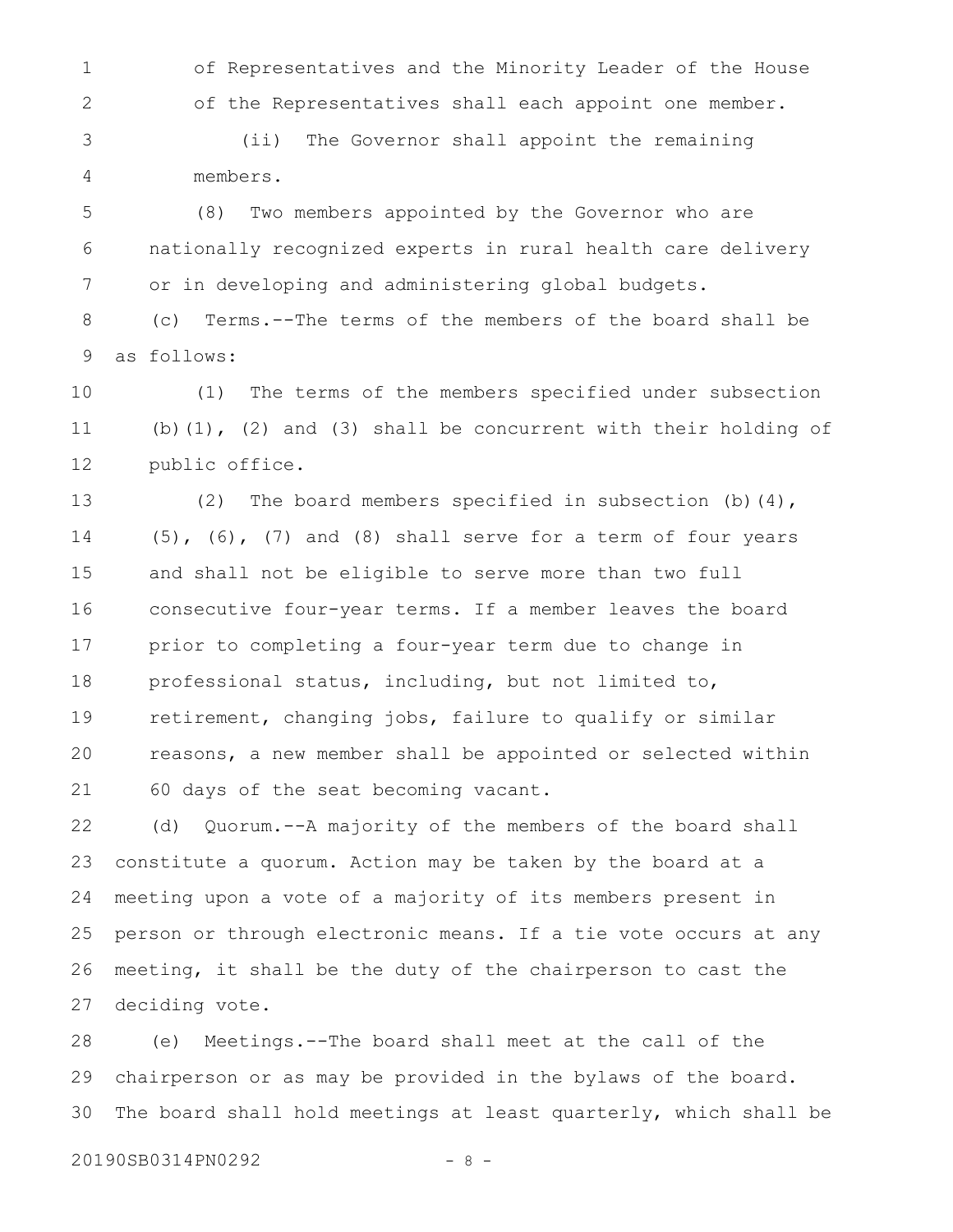subject to the requirements of 65 Pa.C.S. Ch. 7 (relating to open meetings). 1 2

(f) Chairperson.--The Governor shall appoint a chairperson from among the board members. 3 4

(g) Formation.--The board shall be formed within 90 days of the effective date of this section. 5 6

(h) Conflict of interest.--Board members shall recuse themselves from discussions and actions where a conflict of interest may exist. Board members may not receive confidential information, data or material related to an entity where a conflict of interest may exist. 7 8 9 10 11

(i) Compensation and expenses.--Members of the board shall not receive a salary or per diem allowance for serving as members of the board but shall be reimbursed for actual and necessary expenses incurred in the performance of their duties. Reasonable expenses may include reimbursement of travel and living expenses while engaged in board business. The expenses shall be paid for by the fund. 12 13 14 15 16 17 18

Section 303. Powers and duties. 19

(a) General rule.--The board shall exercise all powers necessary and appropriate to carry out its duties under this act, including the following: 20 21 22

(1) Adopt bylaws necessary to carry out the provisions of this act. The bylaws shall include a provision addressing conflicts of interest as well as a provision that restricts board discussions and decisions to the administration of the global budget model as provided under subsection (b). 23 24 25 26 27

(2) Make, execute and deliver contracts, grants and other instruments necessary or convenient to exercise the powers and duties of the board. 28 29 30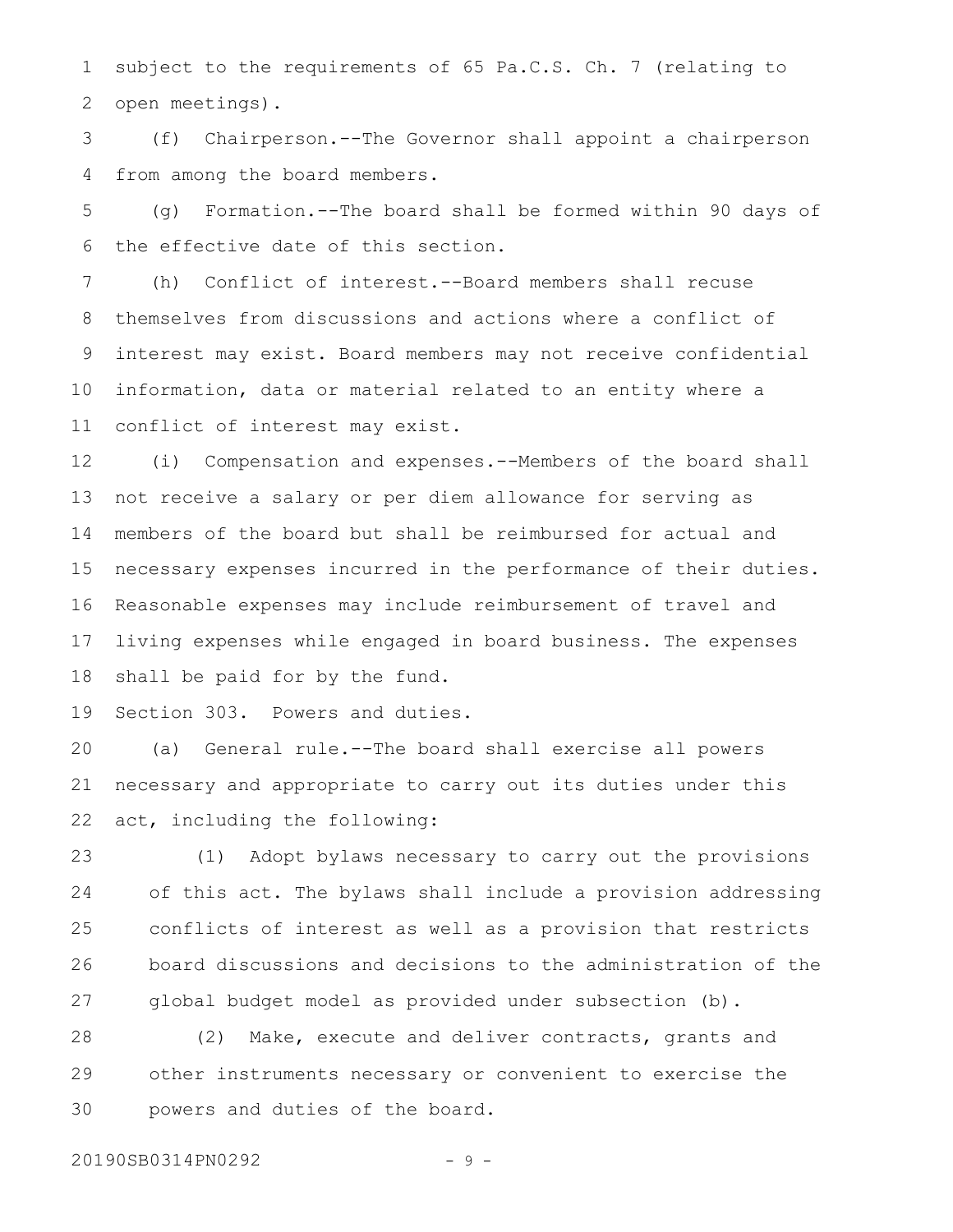(3) Apply for, solicit, receive, establish priorities for, allocate, disburse, contract or grant for, administer and expend money in the fund and other money made available to the authority from any other source consistent with the purposes of this act. The authority shall be exempt from the provisions of 62 Pa.C.S. Pts. I (relating to Commonwealth Procurement Code) and II (relating to general procurement provisions). 1 2 3 4 5 6 7 8

(4) Apply for, accept and administer grants and loans to carry out the purposes of the authority. 9 10

(5) Accept money from both public and private sources, consistent with Federal and State law. 11 12

(6) Take, hold, administer, assign, lend, encumber, mortgage, invest or otherwise dispose of, at public or private sale, on behalf of the authority and for any of the authority's purposes, real property, personal property and money or any interest therein, including any mortgage or loan interest owned by the authority or under its control or in its possession and the income therefrom either absolutely or in trust. The following apply: 13 14 15 16 17 18 19 20

(i) The board may acquire property or money for this purpose by purchase or lease and by the acceptance of gifts, grants, bequests, devises or loans, but no obligation of the authority shall be a debt of the Commonwealth, and the authority shall have no power to pledge the credit or taxing power of the Commonwealth nor to make its debts payable out of any money except those of the corporation. This subparagraph is not intended to mean that the board may acquire rural hospitals or participant rural hospitals. 21 22 23 24 25 26 27 28 29 30

20190SB0314PN0292 - 10 -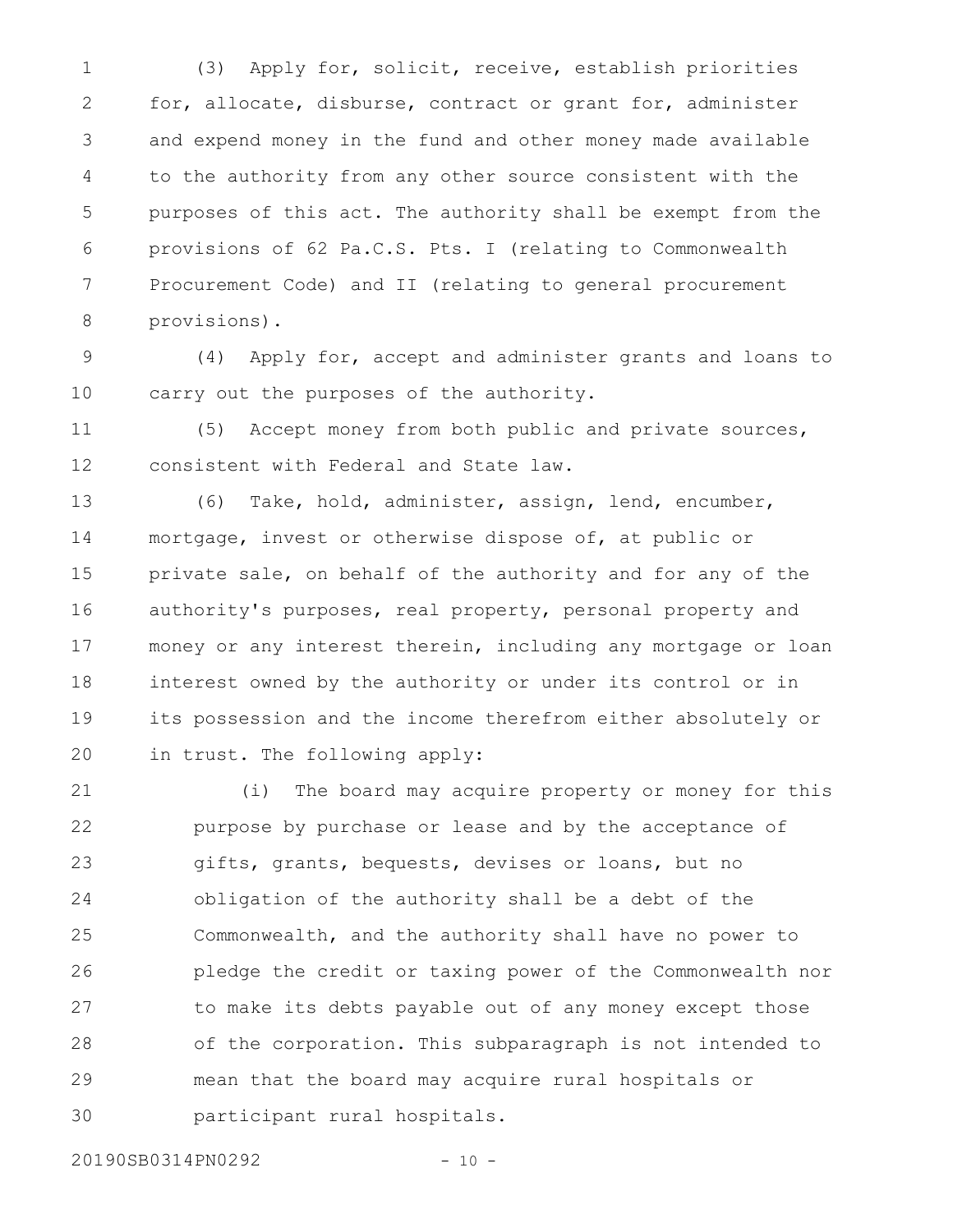(ii) All accrued and future earnings from money invested by the board and other accrued and future nonappropriated funds, including, but not limited to, funds obtained from the Federal Government and contributions, shall be available to the authority and shall be deposited in the State Treasury and may be utilized at the discretion of the board for carrying out any of the corporate purposes of the authority. Any placement of the funds by the State Treasurer in depositories or investments shall be consistent with guidelines approved by the board. For the purpose of administration, the authority shall be subject to sections 610, 613 and 614 of act of April 9, 1929 (P.L.177, No.175), known as The Administrative Code of 1929. 1 2 3 4 5 6 7 8 9 10 11 12 13 14 15

(7) Seek waivers from State agency requirements as necessary to carry out the purposes of this act. 16 17

(8) Coordinate with the appropriate State agency to seek waivers from Federal requirements as necessary to carry out the purposes of this act. 18 19 20

(9) Establish advisory groups with a diverse membership representing interested and affected groups and individuals as the board finds necessary to carry out the purposes of this act. 21 22 23 24

(10) Collaborate with all applicable State agencies for purposes of implementing this act. 25 26

(11) Perform all other activities necessary to further the purposes of this act. 27 28

(b) Global budget model.--The board is responsible for administering the global budget model and shall: 29 30

20190SB0314PN0292 - 11 -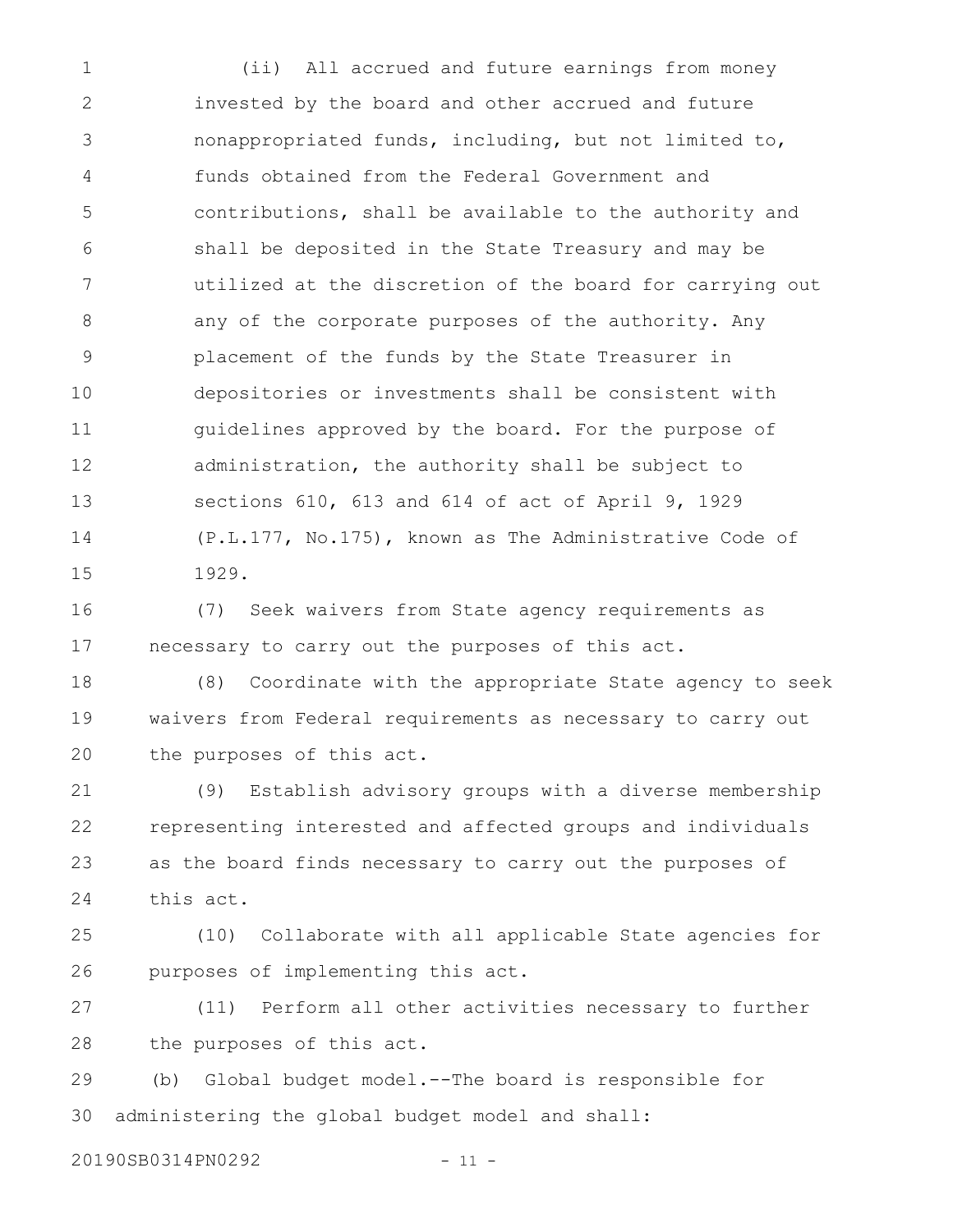(1) Evaluate and select rural hospitals for participation in the global budget model as a participant rural health hospital on the basis of diversity, vision and commitment to health care delivery transformation. 1 2 3 4

(2) Provide technical assistance, training and education to rural hospitals and participant rural hospitals. 5 6

(3) Collect and maintain data from rural hospitals and participant rural hospitals, participating payers and others as necessary to carry out the responsibilities of this act. 7 8 9

10

(4) Perform data analysis and quality assurance.

(5) Calculate, approve and administer global budgets. The global budgets may include payments for eligible hospital services provided under a participant rural hospital's employee health plan. 11 12 13 14

(6) Consistent with Federal and State law, review and approve rural hospital transformation plans, advise and approve changes to operational and payment mechanisms and approve exceptions to agreed-upon payment rules through an approved procedure provided in the board's bylaws. 15 16 17 18 19

(7) Assist rural hospitals and participant rural hospitals in working with community-based organizations to determine the targeted population health improvement goals. 20 21 22

(8) Evaluate the progress of the implementation of each participant rural hospital's global budget toward population health improvement goals and the cost of achieving health care goals. 23 24 25 26

(9) Monitor global budgets and quality metrics for participant rural hospitals. 27 28

(10) Provide an annual assessment of each participant rural hospital's compliance with its rural hospital 29 30

20190SB0314PN0292 - 12 -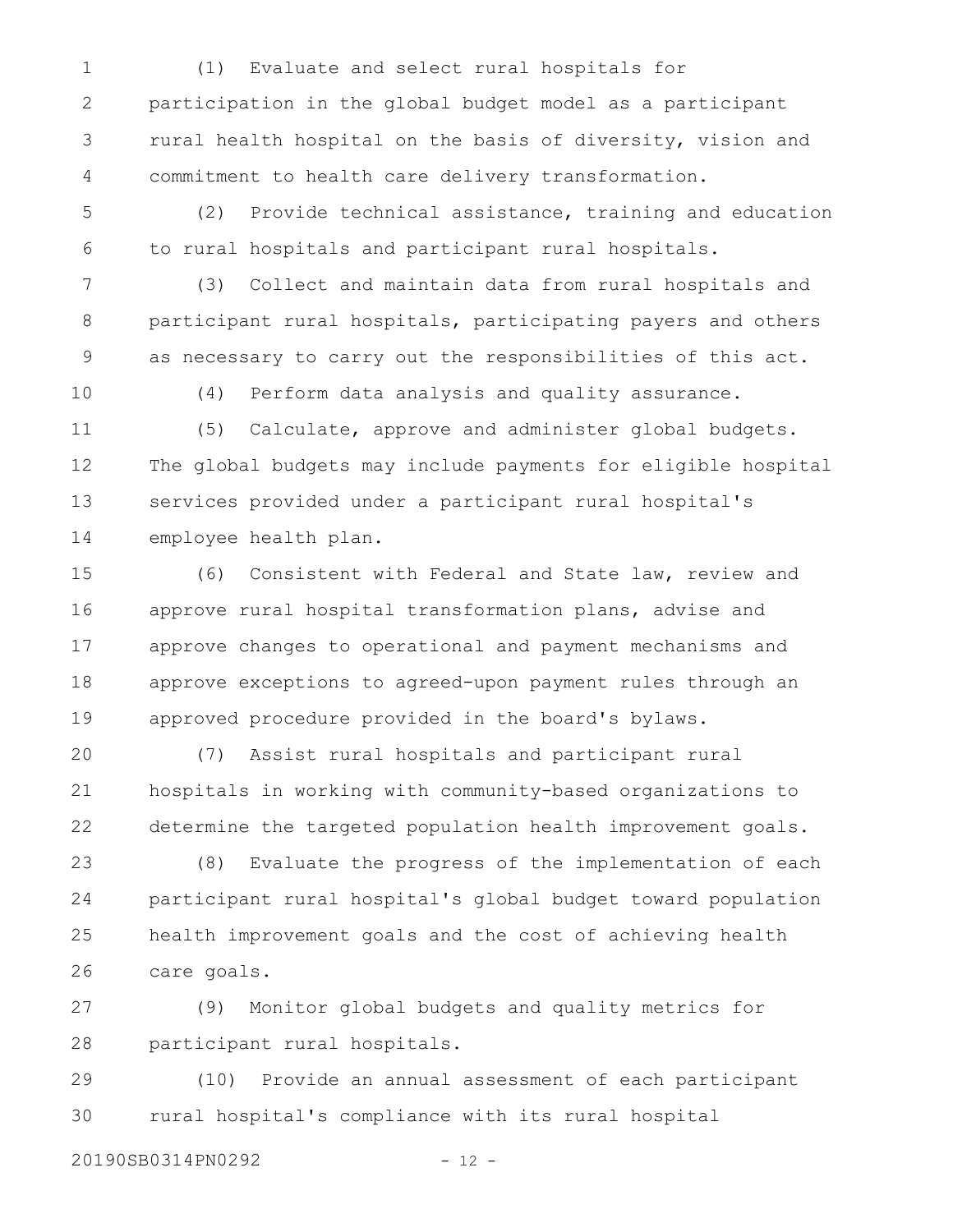transformation plan and global budget targets. 1

(11) Require a participant rural hospital to submit a corrective action plan for failure to submit a rural hospital transformation plan, comply with its rural hospital transformation plan or meet its global budget targets. 2 3 4 5

(12) Terminate a participant rural hospital from the global budget model in accordance with the participant rural hospital's participation agreement. 6 7 8

(13) Contract with an independent evaluation group to provide the board and executive director with an evaluation of the global budget model's progress in the areas of population health, quality of care and cost targets. 9 10 11 12

(14) Review and update the definition of "eligible hospital services" by transmitting a notice to the Legislative Reference Bureau for publication in the Pennsylvania Bulletin, subject to obtaining all necessary Federal approvals. The board shall use data collected under paragraph (3) in its review. 13 14 15 16 17 18

 $(c)$  Audit.--19

(1) The accounts and books of the authority shall be examined and audited annually by an independent certified public accounting firm. The audit shall be public information. 20 21 22 23

(2) The authority shall, by December 31 of each year, file a copy of the audit of the preceding Commonwealth fiscal year required under paragraph (1) with the Secretary of the Senate and the Chief Clerk of the House of Representatives and provide a copy to the department. 24 25 26 27 28

(d) Reports.--The authority shall: 29

(1) Electronically submit an annual report on the 30

20190SB0314PN0292 - 13 -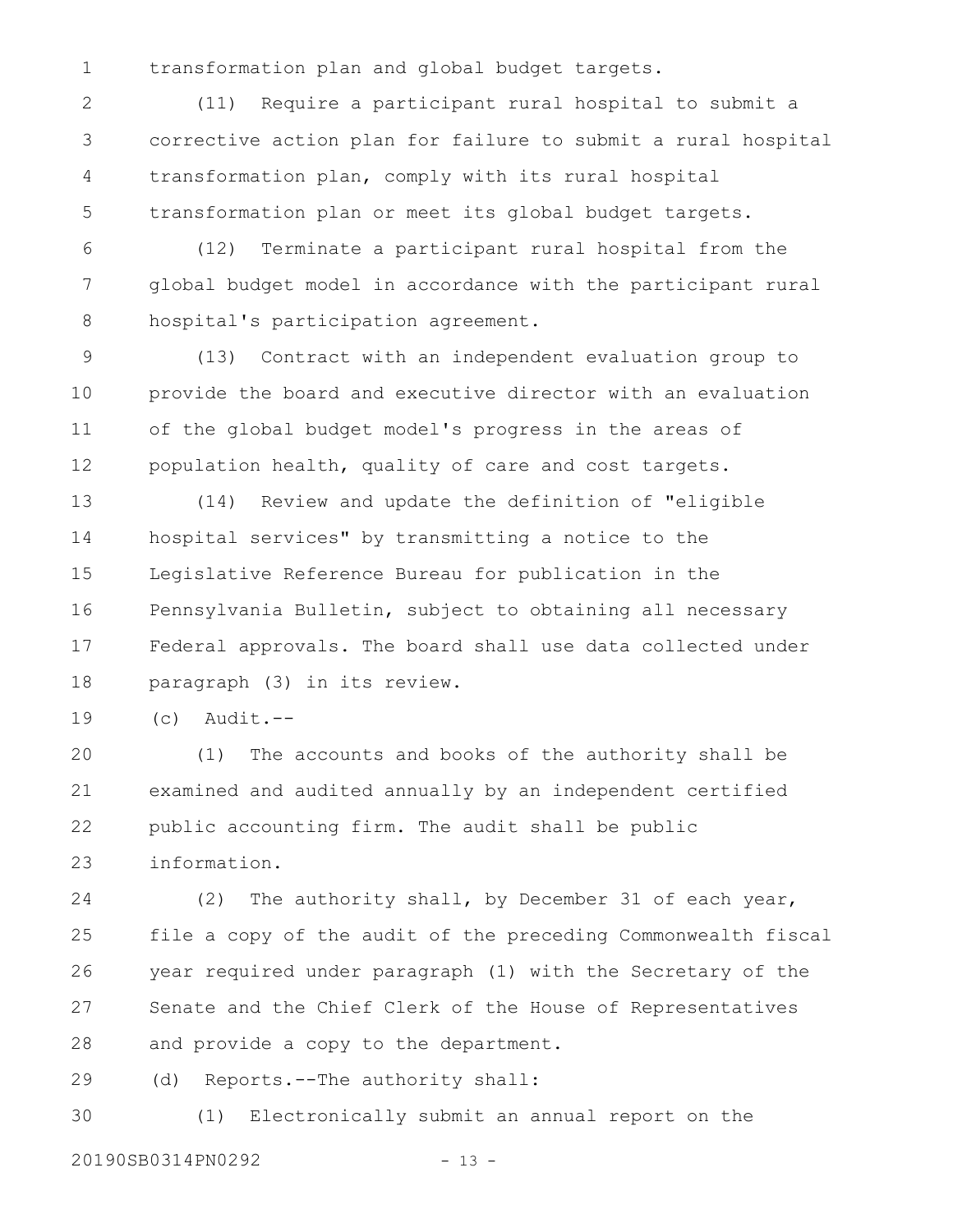performance and compliance of each participant rural hospital to the department and to other appropriate parties, including associations, foundations, academic institutions and community-based organizations, as determined by the board. 1 2 3 4

(2) Electronically submit an annual report to the Governor, the President pro tempore of the Senate and the Speaker of the House of Representatives for distribution to the Health and Human Services Committee of the Senate and the Health Committee of the House of Representatives on the activities of the authority for the year. 5 6 7 8 9 10

(3) Comply with applicable Federal reporting requirements. 11 12

(e) Publication.--The authority shall annually transmit a financial statement and the authority's audit as a notice to the Legislative Reference Bureau for publication in the Pennsylvania Bulletin. 13 14 15 16

17

#### CHAPTER 5

PARTICIPATION IN GLOBAL BUDGET MODEL 18

Section 501. Roles of participating payers. 19

(a) Letter of interest.--A payer may submit a letter of interest to the authority to participate in the global budget model. 20 21 22

(b) Agreement to participate.--As a condition of participation, a participating payer shall sign an agreement with the authority. The agreement shall detail the terms and conditions of participation in the global budget model. 23 24 25 26

(c) Termination.--A participating payer may terminate its participation with a participant rural hospital according to the terms and conditions of the agreement under subsection (b). Section 502. Roles of participant rural hospitals. 27 28 29 30

20190SB0314PN0292 - 14 -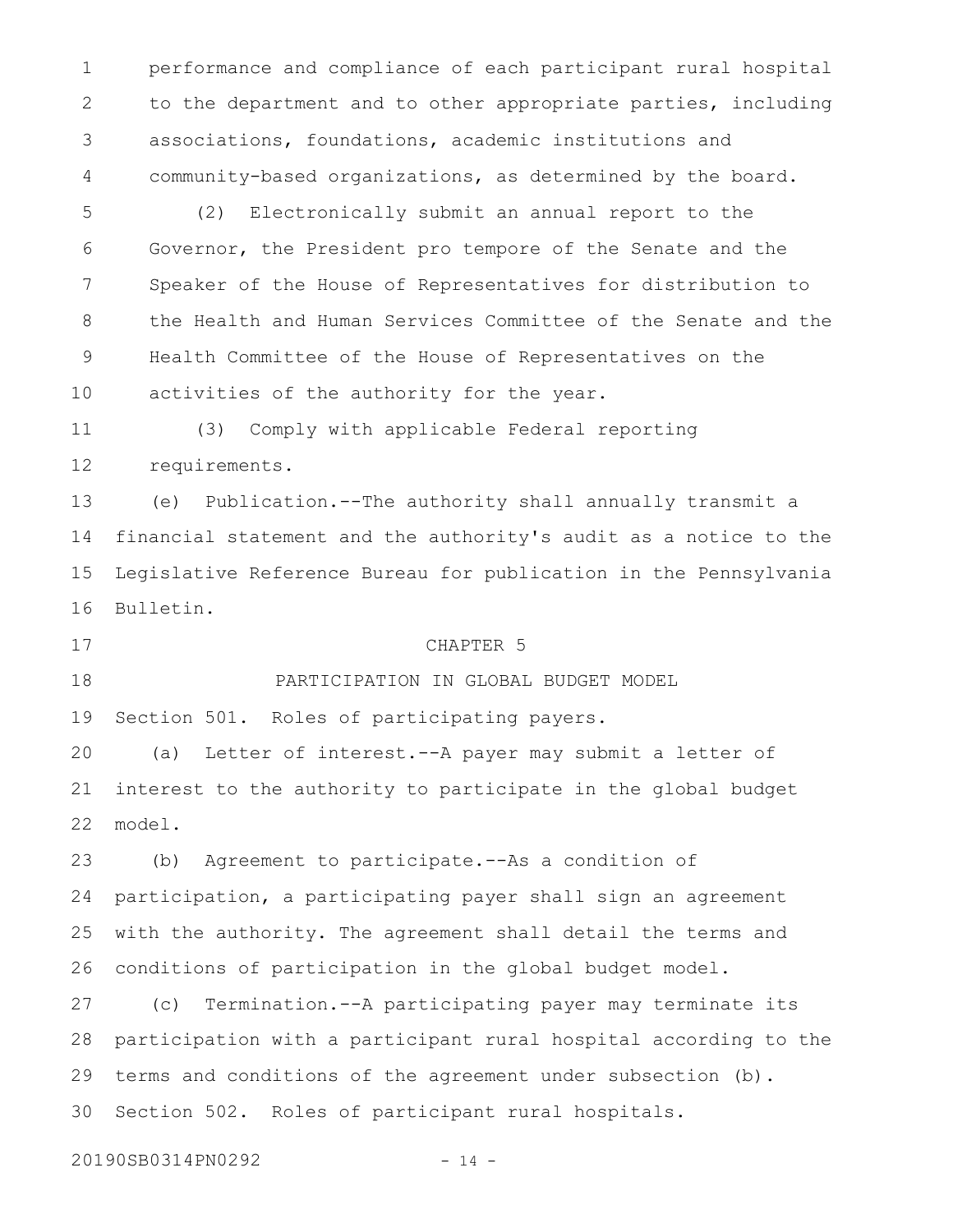(a) Letter of interest.--A rural hospital may submit a letter of interest to the authority to participate in the global budget model. 1 2 3

(b) Condition of participation.--As a condition of participation, the following shall occur: 4 5

(1) A rural hospital shall submit an initial rural hospital transformation plan in the manner and form prescribed by the authority for review and approval. 6 7 8

(2) A participant rural hospital shall sign an agreement with the authority. The agreement shall detail the terms and conditions of participation in the global budget model. 9 10 11

(3) A participant rural hospital shall submit annual updates to its rural hospital transformation plan in the manner and form prescribed by the authority for review and approval. 12 13 14 15

16

## CHAPTER 7

DATA COLLECTION AND CONFIDENTIALITY PROVISIONS Section 701. Data collection and retention. 17 18

(a) Authority.--The authority may collect and analyze data from participating payers, rural hospitals, participant rural hospitals and the Department of Human Services necessary to carry out the authority's responsibilities under this act. Data collected by the authority shall only be used for administering the global budget model. The authority shall obtain the written approval of a participating payer, rural hospital, participant rural hospital or the Department of Human Services before the authority can use the entity's data for any other purpose. The authority shall retain the data for no more than seven years. (b) Participant rural hospital.--A participant rural hospital may authorize its insurer or administrator to provide 19 20 21 22 23 24 25 26 27 28 29 30

20190SB0314PN0292 - 15 -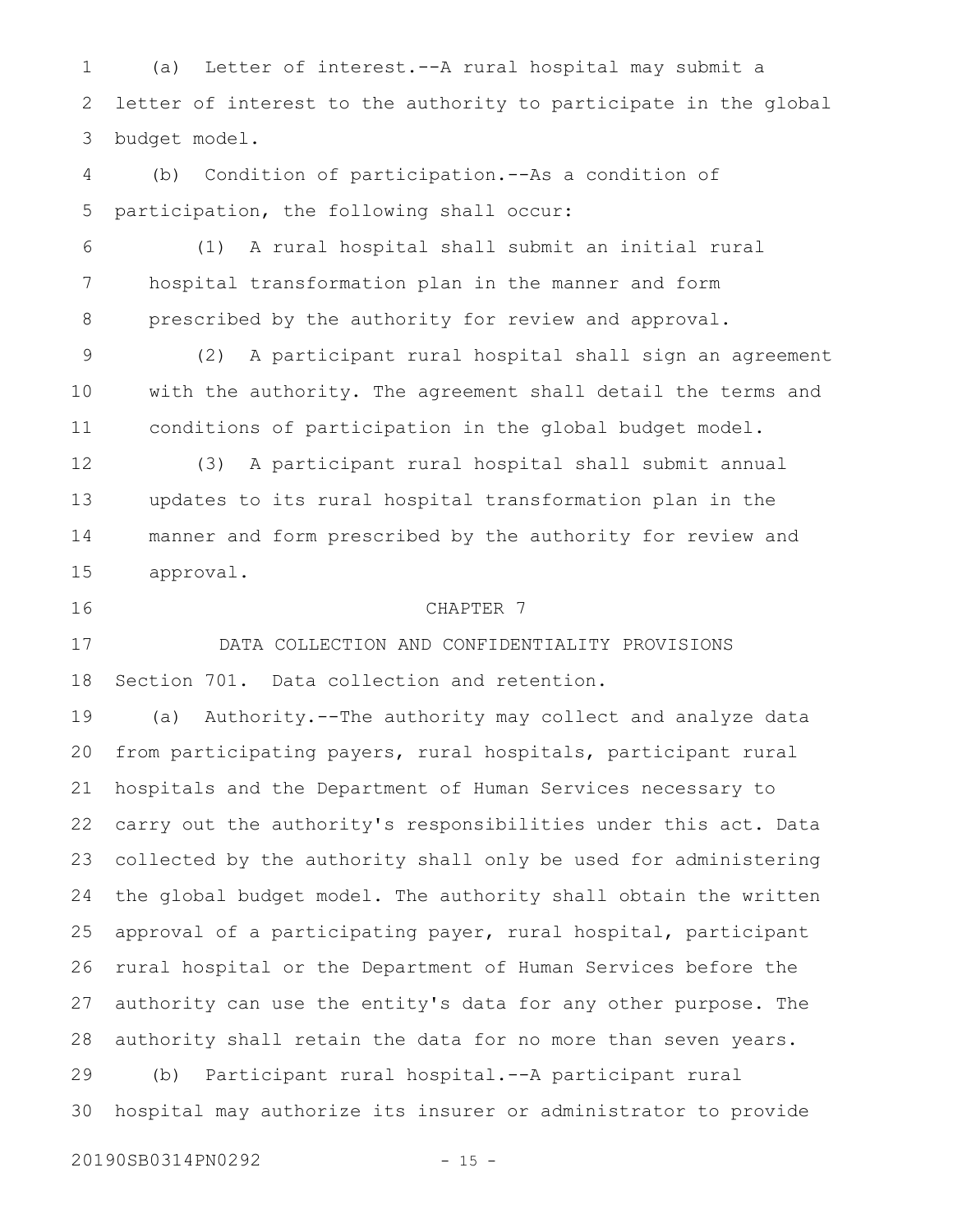data to the authority regarding payments for eligible hospital services provided under the hospital's employee health plan. 1 2

(c) Release of data.--Unless specifically provided for in this act, the authority may not release and no data source, person, member of the public or other user of any data of the authority may gain access to: 3 4 5 6

(1) Raw data which could reasonably be expected to reveal the identity of an individual patient. 7 8

(2) Raw data disclosing discounts or allowances between participating payers and participant rural hospitals which is prejudicial to an individual participating payer or participant rural hospital. 9 10 11 12

(3) Data which the Department of Human Services provides to the authority, unless the Secretary of Human Services or the designee of the Secretary of Human Services specifically authorizes the release or access. 13 14 15 16

(4) Any data where a conflict of interest occurs. Section 702. Confidentiality of data, contracts and agreements. (a) Right-to-Know Law inapplicable.--Any contract or agreement between participating payers and participant rural hospitals or any data, including patient data, provided by a participating payer, a participant rural hospital, including a participant rural hospital's insurer or administrator, a rural hospital or the Department of Human Services to the authority and maintained by the authority for the purposes of carrying out the requirements of this act shall be confidential and shall not be subject to the act of February 14, 2008 (P.L.6, No.3), known as the Right-to-Know Law, or discoverable or admissible as evidence in any civil, criminal or administrative action or proceeding. 17 18 19 20 21 22 23 24 25 26 27 28 29 30

20190SB0314PN0292 - 16 -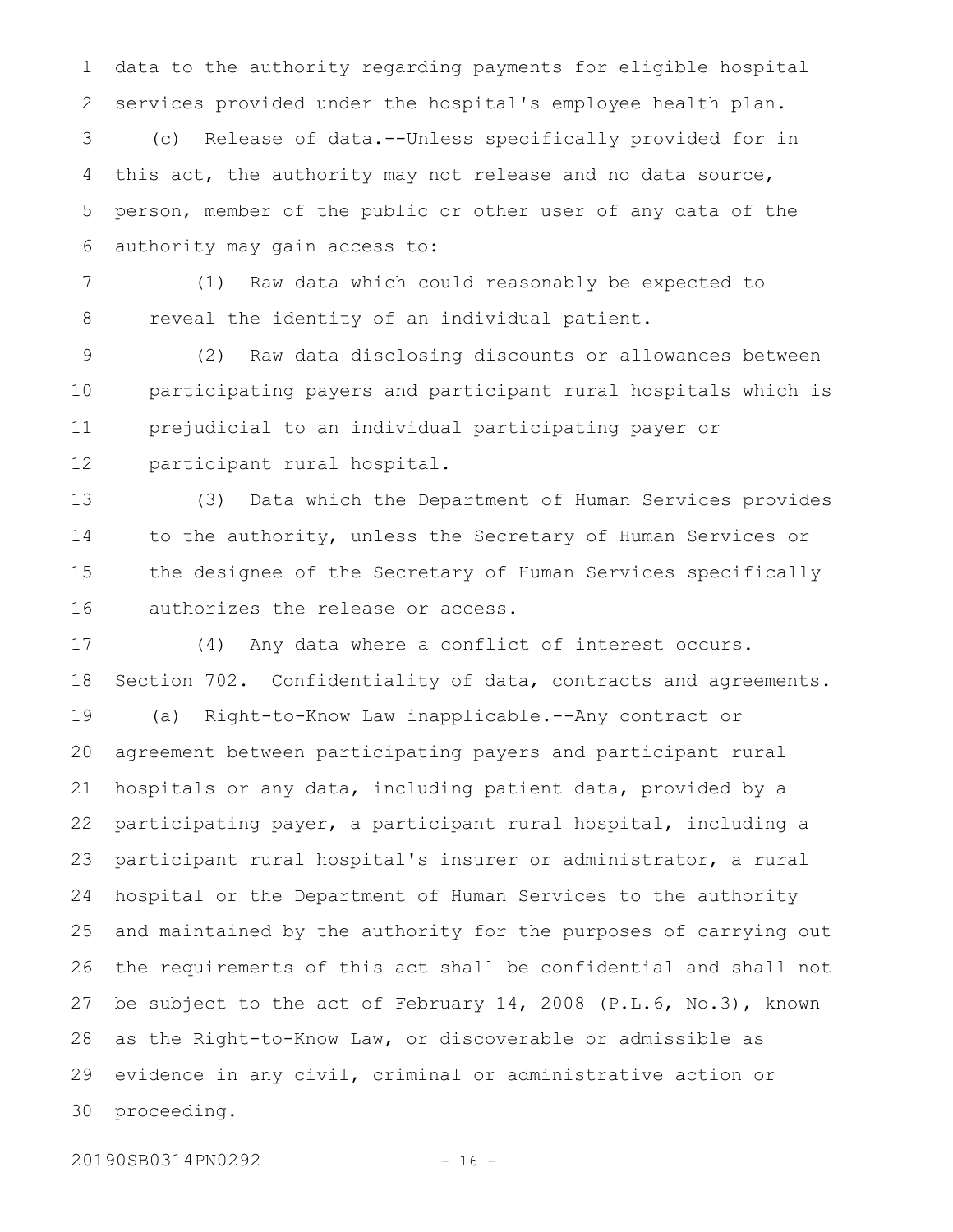(b) Authority access to data.--Nothing in this section shall prohibit the authority from accessing the data to carry out its responsibilities in accordance with law. 1 2 3

(c) Release of data.--Data provided to the Centers for Medicare and Medicaid Services, or any other entity, by the authority shall be provided consistent with applicable laws and regulations, including the Health Insurance Portability and Accountability Act of 1996 (Public Law 104-191, 110 Stat. 1936), the Health Information Technology for Economic and Clinical Health Act (Public Law 111-5, 123 Stat. 226-279 and 467-496) and implementing regulations, to the extent allowed by law and written agreements between the authority and each participating payer and participant rural hospital. 4 5 6 7 8 9 10 11 12 13

14

## CHAPTER 9

PENNSYLVANIA RURAL HEALTH REDESIGN CENTER FUND Section 901. Establishment of fund. 15 16

The Pennsylvania Rural Health Redesign Center Fund is established as a separate fund in the State Treasury. 17 18

Section 902. Money in fund. 19

All money deposited into the fund shall be held for the purposes of the authority and may not be considered a part of the General Fund but shall be used only to effectuate the purposes of this act as determined by the authority. All interest earned from the investment or deposit of money accumulated in the fund shall be deposited in the fund for the same use. Any money returned to the authority by any party shall be deposited into the fund. 20 21 22 23 24 25 26 27

CHAPTER 21 MISCELLANEOUS PROVISIONS Section 2101. Effective date. 28 29 30

20190SB0314PN0292 - 17 -